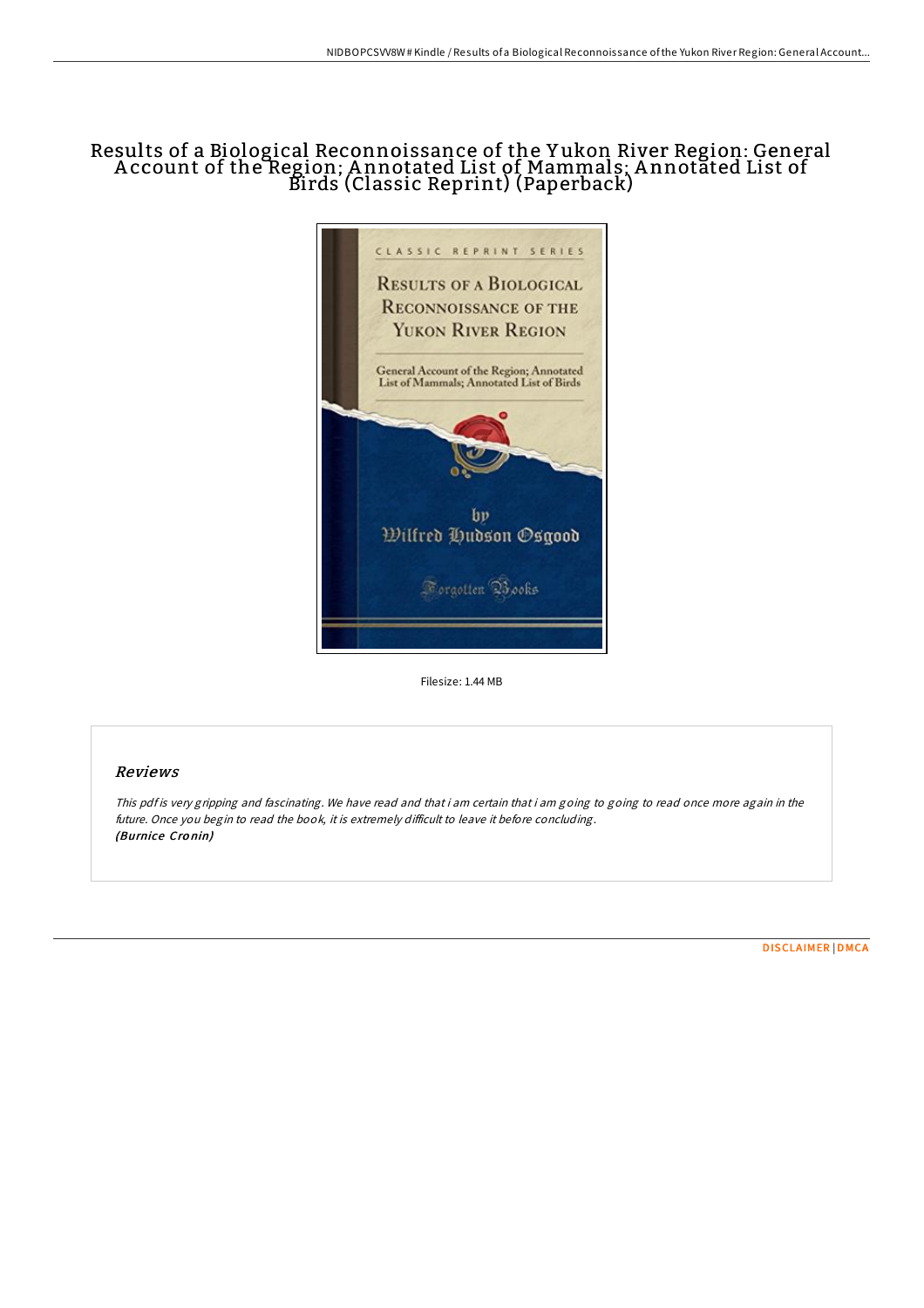## RESULTS OF A BIOLOGICAL RECONNOISSANCE OF THE YUKON RIVER REGION: GENERAL ACCOUNT OF THE REGION; ANNOTATED LIST OF MAMMALS; ANNOTATED LIST OF BIRDS (CLASSIC REPRINT) (PAPERBACK)



Forgotten Books, 2017. Paperback. Condition: New. Annotated edition. Language: English . Brand New Book \*\*\*\*\* Print on Demand \*\*\*\*\*. Excerpt from Results of a Biological Reconnoissance of the Yukon River Region: General Account of the Region; Annotated List of Mammals; Annotated List of Birds White Pass district - The summits of the mountains that rise directly east of Skagway are covered with glaciers and perpetual snow, which feed numerous streams that ?ow down between mass ive walls of granite. The Sides of the wider canyons have been smoothed and scored by glaciation, and the smaller and more recent ones are but jagged rock-bound chasms. These unfavorable conditions cause a rapid change in the character of the plant and animal life, and from Glacier to the summit of White Pass the zones are Hudsonian and Arctic-alpine. A few hundred feet above Glacier the trees become smaller and more scattered, and at Summit only the alpine juniper (juniperus nana), the bearberry (arctostaphylos and depau perate alpine hemlocks (tsuga mertensiana) occur. Heathers and mosses prevail and large areas of reindeer moss are conspicuous. About the Publisher Forgotten Books publishes hundreds of thousands of rare and classic books. Find more at This book is a reproduction of an important historical work. Forgotten Books uses state-of-the-art technology to digitally reconstruct the work, preserving the original format whilst repairing imperfections present in the aged copy. In rare cases, an imperfection in the original, such as a blemish or missing page, may be replicated in our edition. We do, however, repair the vast majority of imperfections successfully; any imperfections that remain are intentionally left to preserve the state of such historical works.

 $\mathbb{R}$ Read Results of a Biological Reconnoissance of the Yukon River Region: General Account of the Region: Anno tated List of [Mammals](http://almighty24.tech/results-of-a-biological-reconnoissance-of-the-yu.html); Anno tated List of Birds (Classic Reprint) (Paperback) Online Do wnload PDF Results of a Biological Reconnoissance of the Yukon River Region: General Account of the Region; Annotated List of [Mammals](http://almighty24.tech/results-of-a-biological-reconnoissance-of-the-yu.html); Annotated List of Birds (Classic Reprint) (Paperback)